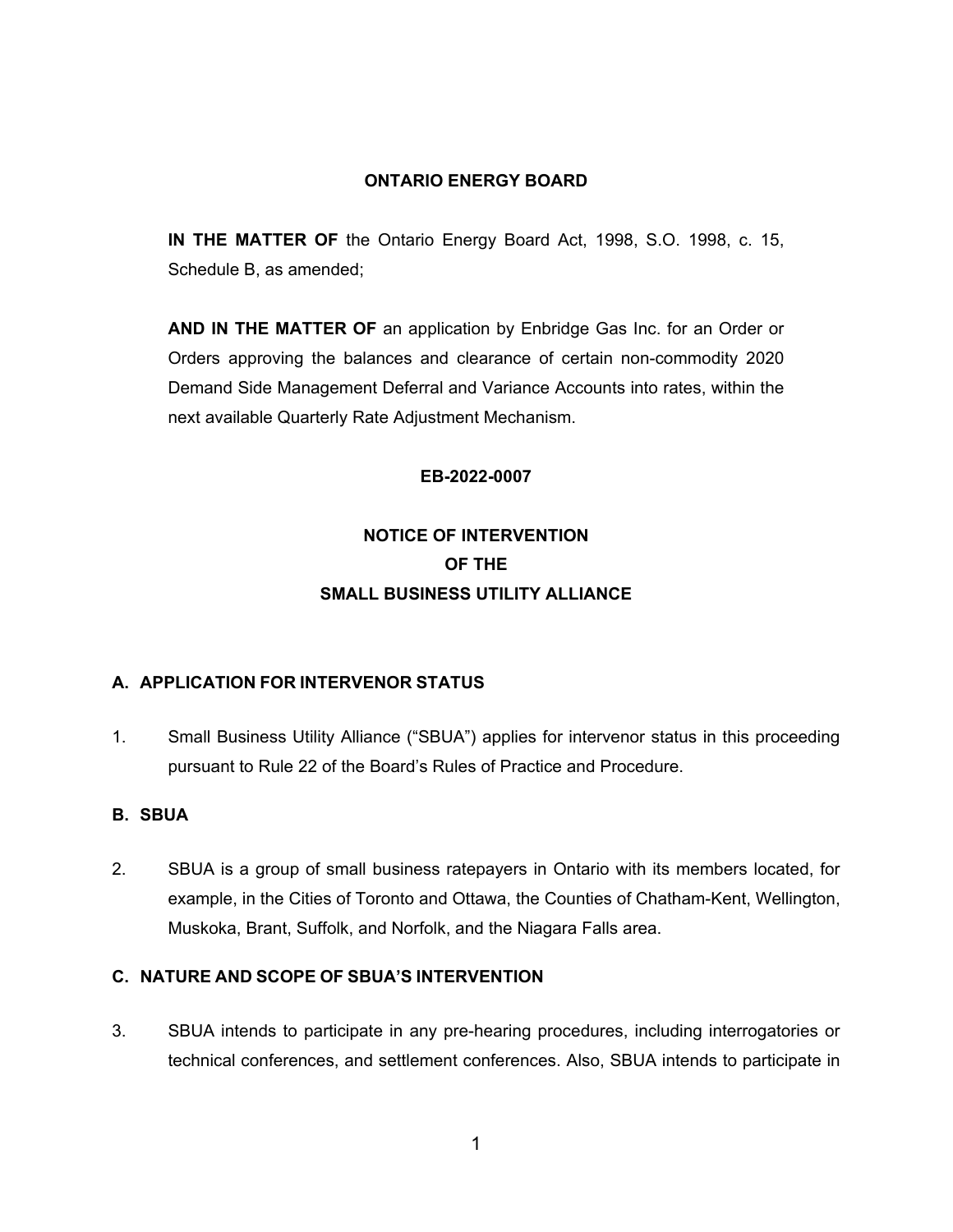any oral or written hearings, oral or written submissions, as well as any other parts of the process.

- 4. SBUA intends to be an active participant in this proceeding and will act responsibly in the proceeding by submitting evidence, argument or interrogatories, or by cross-examining a witness. The participation will include but not limited to the following:
	- a. The appropriateness and reasonableness of the amounts claimed by Enbridge Gas Inc. in the deferral and variance accounts; and
	- b. The methodology and details of the proposed allocation of those account balances to classes, and proposed methods of recovery of the amounts in the accounts.
- 5. Furthermore, SBUA will act responsibly to coordinate its participation with other parties to the extent they seek similar objectives.

## **D. COSTS**

6. SBUA intends to apply for recovery of its costs reasonably incurred in the course of its intervention in this proceeding.

## **E. NATURE OF HEARING REQUESTED**

7. Until interrogatories have been answered, it is premature to assess whether a written or an oral hearing is more appropriate in this proceeding.

## **F. SBUA'S REPRESENTATIVES**

8. SBUA requests that further communications with respect to this proceeding be sent to the following:

Savoie Laporte LLP

Bay Adelaide Centre West 333 Bay Street, Suite 900 Toronto ON M5H 2R2

Attention: Myriam Seers and Sebastian Melo Telephone: +1 416 886 7154